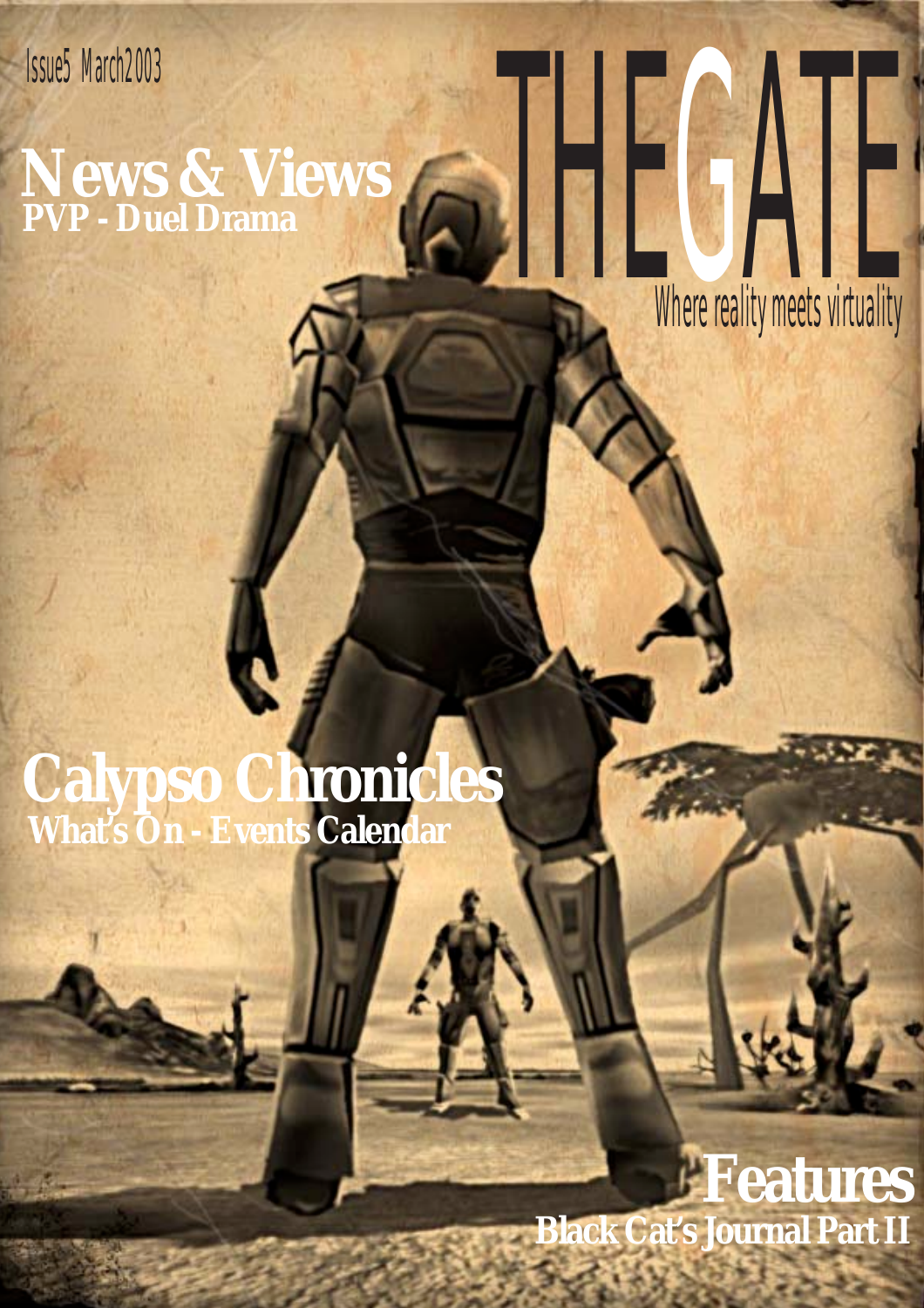Issue 5, March 2003

#### Editor

Stephanie Haines

### **Writers**

Frank Campbell Helen Praetorius

#### Illustrations

Fredrik Andersson

**Portraits** Peter Alfredsson

Picture Research

Helen Praetorius

### Layout

Stephanie Haines

### Design

Stephanie Haines Helen Praetorius Frank Campbell

### Managing Director MindArk AB

Jan Welter Timkrans

All rights reserved. All trademarks and copyrights recognized.

MindArk AB Järntorget 8 413 04 Gothenburg Sweden Phone: +46 31-607260 Fax: +46 31-136016 Email: fanzine@project-entropia.com Internet: www.project-entropia.com

I<sub>i</sub><br>Eve want to say that spring has sprung here in Sweden, but sadly winter is still wreaking its cold, harsh havoc upon us. Even though it's still very chilly, I am happy to report that the days are getting longer. That is always a sign here in Gothenburg that spring is around the corner. What a difference more daylight makes!

The bright light has given us some bright ideas and a fresh perspective on which direction to guide *The Gate* in as we release Issue 5. We've made a decision to focus more of the magazine on what's happening in world. Two main areas will be the economy and events. First, we want to be THE source for economic information for all you Calypso colonists who are buying and selling. What are the trends? What are top items going for? Where will you find the best deal? We want to be the only place you come to for tips and advice. We've got inside sources on Calypso reporting the very latest information to our Economy Specialist Frank Campbell. Secondly, *The Gate* will now provide a monthly event listing (which we started in The Gold issue and it proved successful). So make sure to keep an eye on 'What's on Calypso' for dates/times/locations of the biggest happenings in the coming month, plus reports of already held events. Read about who came, who won, and what they went home with. Helen Praetorius' Calypso Fashion feature has a report this month about the fabulous fashion party that was held in late February. Don't miss that.



That's enough from me. Hope you enjoy this issue. If you have any thoughts or suggestions for us, email them to fanzine@projectentropia.com

Cheers, Stephanie Haines Editor

(Thank you to Alf Svensson, who once again has outdone himself with our PVP cover.)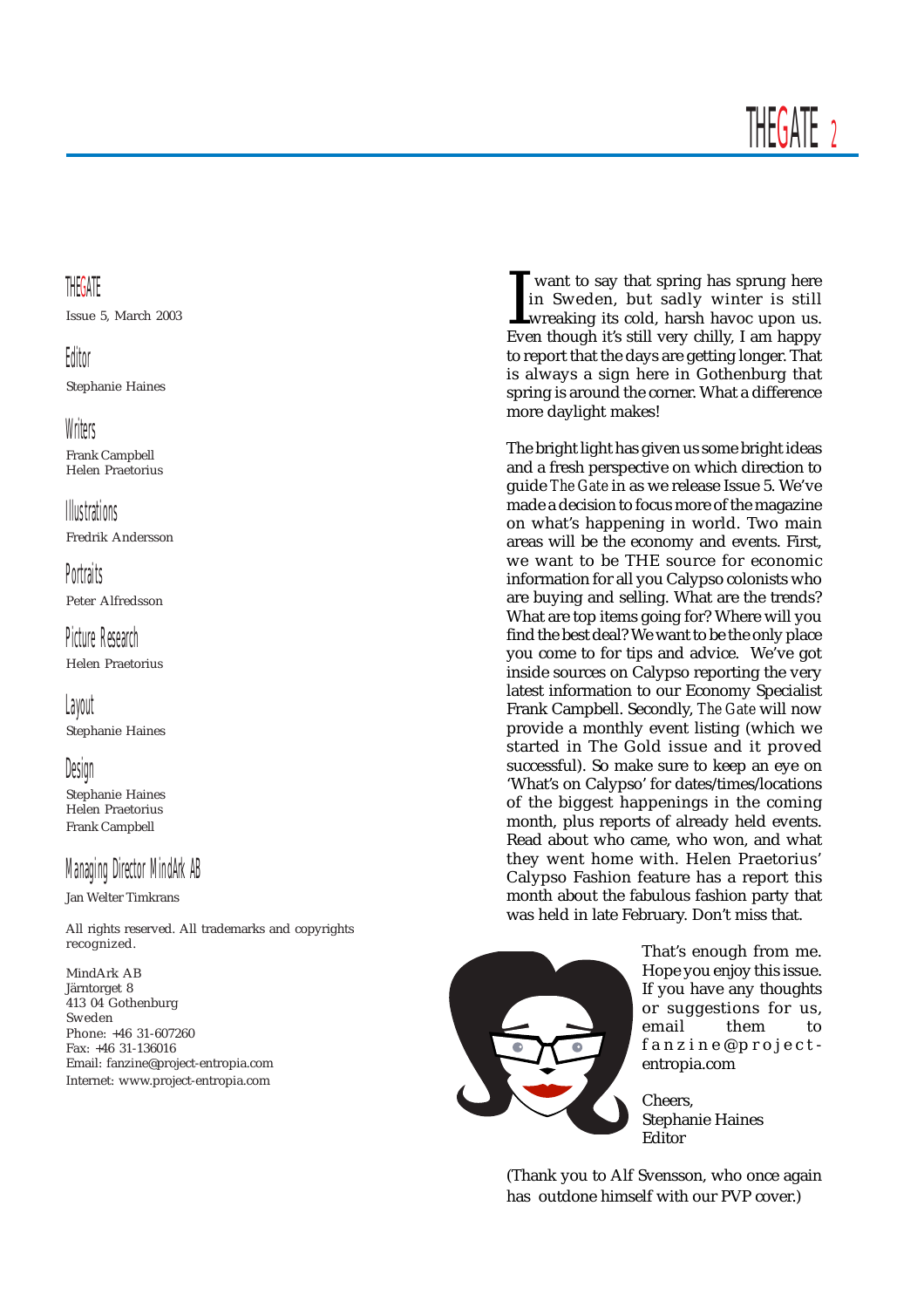# News and Views

In the doors of MindArk these days. The first question many of you<br>likely want addressed is regarding the VISA situation. All we can say at this point is that it is a these days. The first question many of you likely want addressed is regarding the VISA temporary situation. We are in the process of implementing alternative payment methods, so in the very near future there will be several options available to those of you who don't have access to credit cards. In the meantime, remember there is one alternative payment available. You can read more about it on the official website under Webshop and Alt. Payment.

Support is overwhelmed with mails at present, so again try and be patient with the response time. They are dealing with moody mail servers. It is important to remember that when using the Contact Wizard on the website to be specific when identifying your concern. Many participants are simply clicking on Other/Not Listed without checking the full category listing and those mails are being forwarded to the marketing department. Many of the issues you are experiencing, eg. Stuck Avatar or Lost Login/ Password, are on the list and will get to the support department much quicker if you click that as the category rather than as a miscellaneous. Just a helpful hint :)

Another issue that has been brought up recently is that some participants have been impersonating MA personnel. As Community Representative Marco Behrmann has stated, we do not have AGENTS on PE. Marco is the official rep and is identified as himself when on Calypso. The PR department also has an avatar identified as MindArk PR Rep. Don't just take someone's word that they are from MindArk without getting proof.

MindArk has blocked a list of IP addresses and participants who were abusing the Rules Of Conduct, amongst other rules. An investigation is underway and action will be taken against the persons who, in a criminal manner, have been abusing Project Entropia's Rules of Conduct. These actions will not affect any other participants than the ones blocked. Below is a listing of the affected IP addresses that are included in the investigation: IP Addresses:

212.91.200.0 – 212.91.200.255 (ISP: primorye.ru) 12.225.66.220 (ISP: attbi.com) 4.46.0.0 – 4.46.255.255 (ISP: verizon.net)

Always make sure to check the front page of the official website for daily updates from the support department.

# **MESSAGE FROM** NI

Finally, it's VU time again and we've compiled a list of the top features that are included in VU4.3:

- **Exercise Several optimisations to reduce lag and** slowness in the systems have been conducted.
- **Example 21 The Avatar now gains health when** becoming more experienced.
- A new emote has been implemented to show when a participant is away from the keyboard.
- There are more trader NPCs, including the Technician who sells blueprints.
- **Example 1** Carrying large inventories will gradually slow an Avatar down now. Use the storage terminals.
- **EXECUTE:** Several new armors that are craftable only, have been introduced.
- A new tool decoy is available, which can throw off a chasing monster.
- **I** When you die, you now get the option to insta-teleport yourself to the last used Revival Terminal.
- ! Creature corpses will no longer strike back from the dead.

These are just the highlights. Please refer to the Developer's Board on the forum at the official website.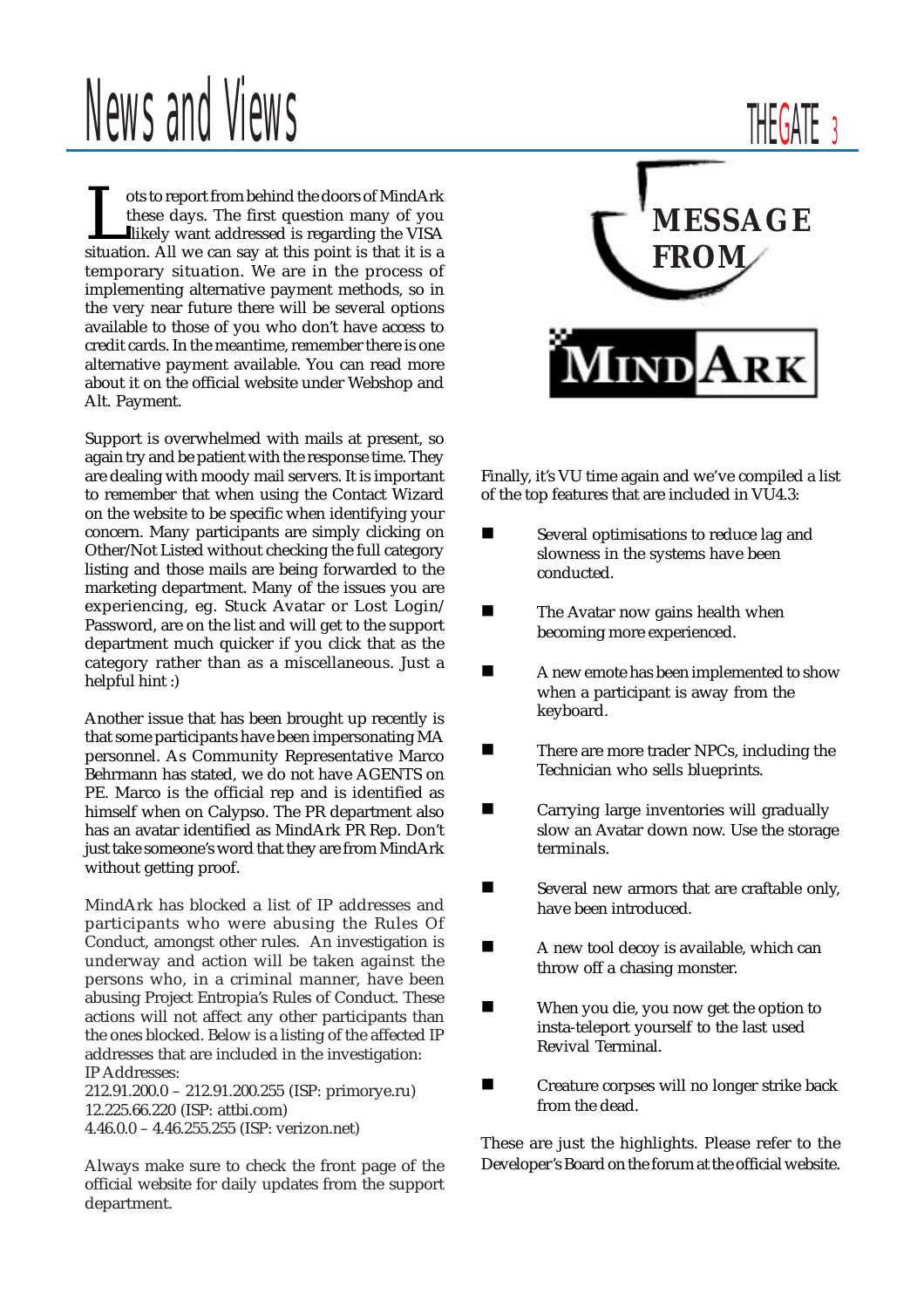### meet support  $@$  mindark  $\parallel$  HEGAT 4



*Please refer that question to our support department. Please contact support. Email the support department through our new contact wizard.* Have you received one of these mails? If you are participating in Project Entropia, it is highly likely you have had some contact with the support department. Do you want to know more about what they do? Let's meet the team…all girls by the way!

#### **What is the average length of time you have all worked here?**

*Two members of the team have been here since the beginning of the Support department and the newest member has only been here two months.*

**And what is the average age of you girls?** *27*

#### **Now, why do you think it's all women working in support? Is it because we can handle multi-tasking better than men?**

*Of course it's great being a part of a team of ambitious, intelligent, attractive young women but we definitely welcome some gender diversity. Any man who could put up with us is certainly fit to tackle the job, but would have to be willing to accept the seniority of those of us who have been around longest. There's no room for chauvinism or egos! Regardless of gender, what is most important is the ability to work as a team, self-motivation, and the flexibility to work during all hours of the day.*



#### **What are the shifts you work?**

*We work weekdays 06-14, 14-22, 22-06 and weekends 06- 18, 18-06. The weekday shifts tend to go by like a breeze, but the weekends can be a bit arduous. Plenty of Jolt cola and coffee and a positive attitude make the time go by a bit quicker.*

#### **What are your tasks as a support department?**

*Our main priority is to make sure the servers are online so our participants can enjoy the fantastic world of PE. Support is also responsible for answering our participants' inquiries and solving technical issues via email. We work in cooperation with development and quality assurance to tackle the greatest issues and problems facing PE as quickly as possible.*

#### **We know answering mails consumes a lot of your time – how many mails do you really get?**

*Since the release of Gold, interest in PE has swelled and we have a lot of new and inexperienced participants, which means a greater volume of mail. With every new version update we tend to experience a period of higher tempo as the new issues are one by one dealt with and solutions found. At the time* *being we have more email than we've ever had since Support started!*

#### **What is the number one request you get from the participants to help them with?**

*At the moment, a lot of new participants happen to lose track of their login and password. And of course we try to answer those email as fast as we can so the newbies can enjoy the PE world. At the same time we try to keep our other participants as happy as we can.*

#### **What is the hardest part of your job?**

*Dealing with the flood of mail in the inbox can be daunting. It's a matter of digging in and taking care of the oldest cases first, so no one gets unfair favoritism. Another important*

> *thing to remember is you cannot possibly make everyone happy, no matter how hard you work and how much you care. There will always be those who never will be satisfied. Even so, we try our best to make PE a fun experience for all participants.*

#### **What is the best part of your job?**

*Being able to work with something as exciting as the entertainment industry is a gift in itself. Very few are privileged enough to be able to say they are a part of something truly innovative and creative, and that is a big motivating factor in our work. We are lucky to have jobs involving other peoples' leisure time. All of us enjoy running around Calypso whenever we get the chance. Participating in PE is an important and thrilling aspect of our work.*

*Also, the process of discovering what lies behind*

*the most nagging problems is both challenging and rewarding. Coming up with a solution to a particularly trying issue gives feelings of relief and pride. We like being able to deliver solid answers to our participants; it's what makes everything worthwhile.*

#### **If you get across one message to the participants, what would it be?**

*We are here around the clock to make your experience in PE the best it possibly can be. We may not always be able to deliver an immediate answer to all mails but we work honestly and earnestly to see to it that no one is forgotten.*

#### **Can you give us a preview at all of what's in store for the support department in the near future?**

*We hope in the near future to automate certain routines such as password retrieval. The ability to streamline such simple and mundane inquiries will allow us to devote our full attention to more pressing issues. Hopefully, we will also be able to expand in the coming months and add some new faces to our team.*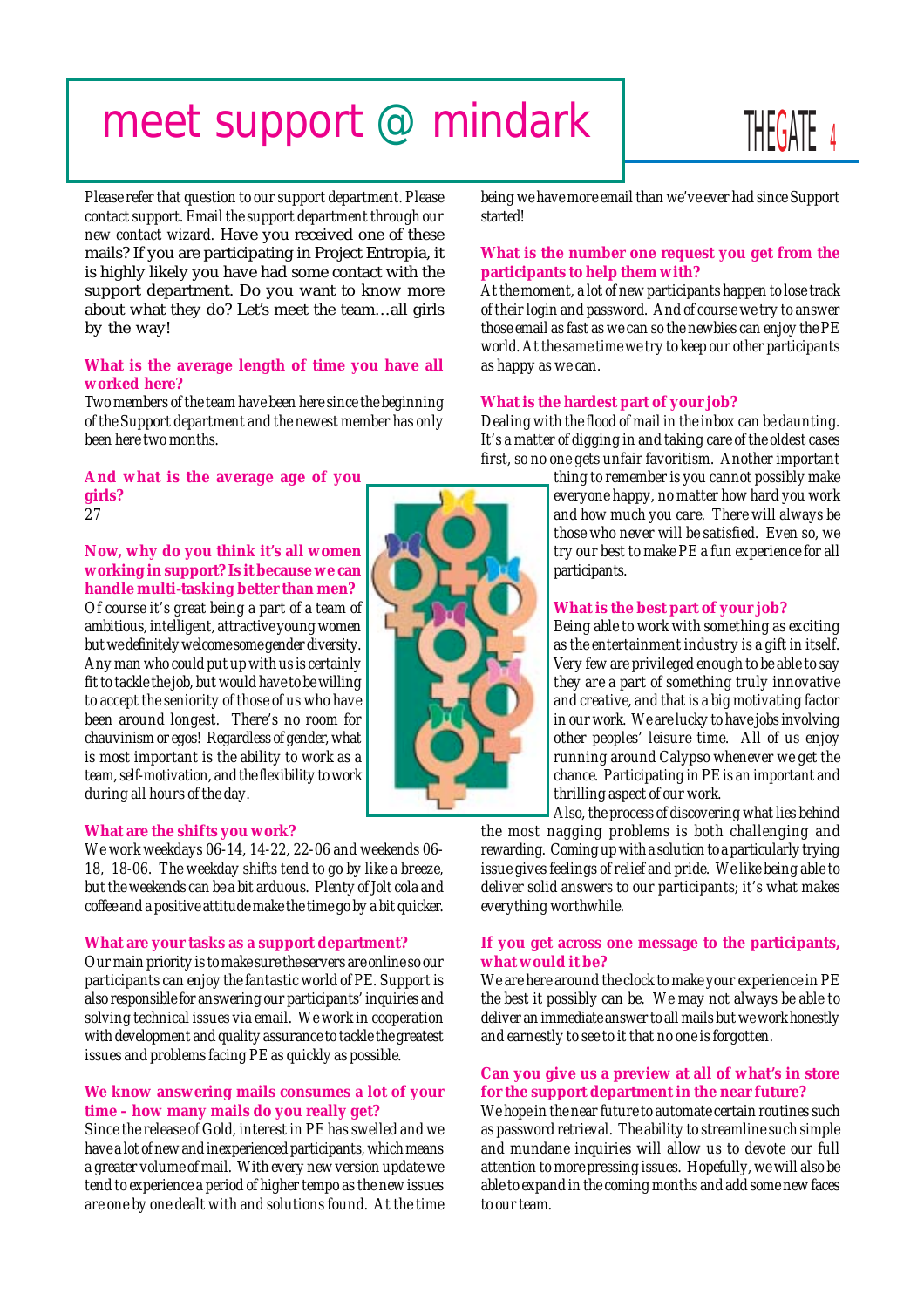



**P**eople utilize the media in<br>a variety of different ways<br>around the world. The<br>stockbroker on Wall Street is a variety of different ways around the world. The likely to start his day by clicking on the latest news on a channel on the Internet, the bus driver may turn on his favourite radio station to get the latest on the news front, while the average worker probably flips through newspaper pages while eating breakfast before heading out the door.

The ways in which we access entertainment, obtain information and interact with each other are changing rapidly around the world, challenging us as individuals and as a society. Some interesting statistics regarding media usage show that reading is still the most preferred way of getting news and information. Nine of ten people read newspapers regularly, but few watch television. Most prefer reading books or going to movies.

How effective is the media? We can all agree that media is the most powerful marketing tool around. According to research, the media industry is made up of the following components**:** Television, film/video, Internet, newspapers/magazines, advertising, music, radio and of course, video games and entertainment software. Yes, even Project Entropia is part of the mass media. Media basically covers everything around us, which is pretty overwhelming.

*"Media do not simply present cultural products for consumption; they provide much of the stuff of every day life through which we construct meaning and organize our existence." (from Super Media, by Michael R. Real)*

Project Entropia and MindArk have had media coverage in many large newspapers and magazines worldwide, as well as numerous gaming sites: CNN Money, USA Today and Wired Magazine are just a few on the list. It's interesting that the way these media channels highlight our project is much the same. The following are some headlines that have been made about our product over the past year. Notice a common thread?

**"The gang at MindArk seem to have a different way of turning a profit, as their MMORPG Project Entropia costs absolutely nothing to attain, zip, nil. It's a great big sloppy kiss of free gaming goodness as far as getting the game and playing it is concerned."**

#### **Dubbeleven met echte dollars**

**Project Entropia, ou le capitalisme vituel**

**Kjop spillvåpen med ekte penger**

**Online gamers pay real cash for virtual objects**

#### Interesting MMORPG Business Model

**Will Gamers Buy What Game Sells?**

**Bucks for bytes: Gamers buy, sell virtual characters**

**Money, money, money, it's so funny, in a virtual world**

**Virtual world will run on real cash**

#### Imaginary worlds. Real cash

As we've stated time and again, what sets Project Entropia apart from other MMORPG's in development is the unique way it blends real life and real economics into a virtual universe AND the fact that it's free. It is a pretty natural thing for the media to cover these aspects of PE, but they rarely dig deeper and investigate what more Project Entropia has to offer. Oh well – those two features are what we want to highlight, so it appears as if we have succeeded together with the media in promoting our product.

Remember this - the media tells the public, through a selection of stories and headlines, what to think *about*, not what to think. How much of an influence did the media's stories about Project Entropia have on you? Did you decide to give it a try because it was either free or utilized real money? Highly likely. Think *about* that…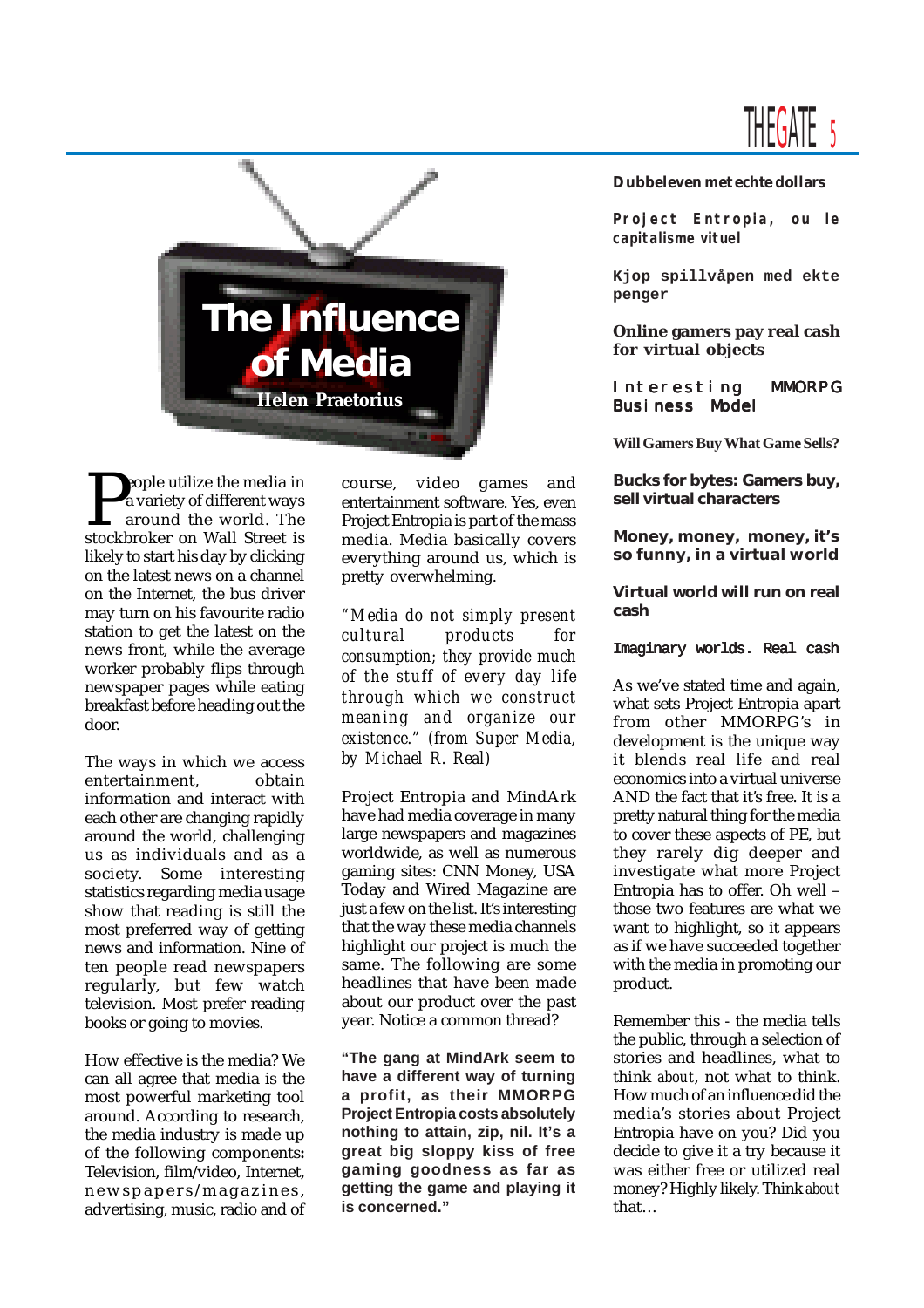

The last time we visited the<br>subject of Participant<br>was October, concluding that our subject of Participant versus Participant combat development team was busy formulating an approach that would prove entertaining and responsible to the participants in Project Entropia.

On January 30th of this year, in conjunction with our gold release, a preliminary PvP structure was implemented into Project Entropia. As most of you will know, this involved a specific area located in the SW sector, marked red on the map.

The initial reaction was exciting with everybody and their grandmother loading up on ammo and rushing there to settle grudges and have a little fun. The rich mineral deposits in this area also sent miners flocking into the dangerous landscape, sometimes needing to bring hired protection along as well.

Initially there was a rich, steady flow of minerals from this area. so much so in fact, that it sank the price of some of the most sought after ores. According to 'VENDA LFB' however, this bounty period soon dried up, sending prices soaring again. In fact VENDA described it as a crisis, and one that hit the crafters hardest.

It therefore became important for us here to get the reaction of participants to this preliminary PvP structure. As always, we value the feedback from our community, and their opinions are what shape our future development, so I decided to head out and hear what the average Calypsian had to say.

PvP **Duel Drama Frank Campbell**

One of the foremost concerns seemed to regard looting. Sad as it may sound, but without the opportunity to gain from another participant's death, through looting their possessions for example, some like 'Drakxter' found it all a waste of precious ammo. Not everybody shared that sentiment though, and rumors are abound of a dangerous lone female ironically named 'Heart' who continues to take out anything that comes into her sights – for the sheer sport of it.

Other participants found it difficult to actually hit their targets while moving around. But on the brighter side of this point, I noted that the average battle was judged to last around 4 to 5 minutes, which is good news from an entertainment perspective. Others pointed to the zone location and distance from major population centers as a slight draw back.

Another feature that recieved praise, and I can add that it isn't the first time we've heard compliments about this, was the music and sound.

With a complicated feature such as this, it's important to remain focused and not to become bogged down under seemingly endless criticism. The objective is to collect information, analyze it and implement successful improvements.

With that in mind I can assure our readers that MindArk is as committed as ever to our policy of continuous development and that this is by no means the last time we will discuss PvP in *The Gate.*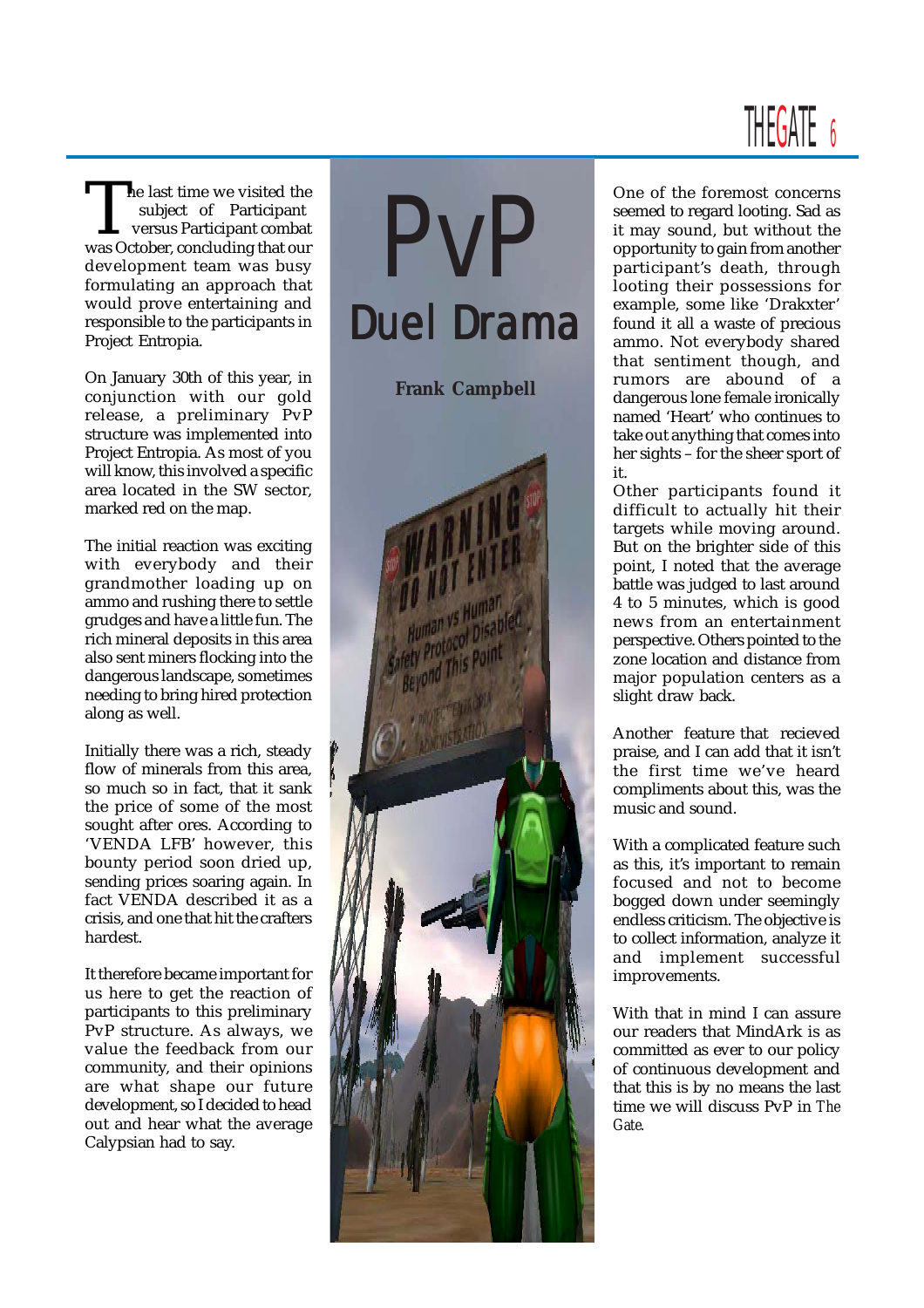# Calypso Chronicles THEGATE 7



Economic Tips & **Trends** 

**Economy Specialist Frank Campbell with files from Aziphirael**

seems, una network<br>
and the slowed even<br>
inght begin<br>
or any new<br>
obviously the<br>
reepriced out<br>
market as we<br>
all the 'noobs'<br>
all the 'noobs'<br>
all the 'noobs'<br>
after weapon<br>
Atlas Haven<br>
125-200% dep<br>
after weapon<br>
Atlas **Hi** and welcome to this month's economy<br>report from Calypso. I thought I might begin<br>with a simple explanation for any new<br>arrivals on Calypso about how items are priced out report from Calypso. I thought I might begin with a simple explanation for any new on the market. We've received a few mails and have been asked a few times, so this one is for all the 'noobs' out there. Say you make your way to Atlas Haven and you want to buy a rifle that would cost you 85 PED at a Trade Terminal (TT), and some trader quotes you a price like this: TT+30. Now you can understand this formula as meaning 85+30, giving you a price of 115 PED. Another seller might quote you like this: 135%. What this means is that the rifle will cost you 135% of the Trade Terminal price – the Trade Terminal price being 100% of course. Therefore the rifle would cost you 114.75 PED.

Well, the month began with Atlas Haven still being the center of trading activity, with more and more society owned characters like the SMC and CnS Bankers making an appearance to sell their wares. These bankers can be found at Atlas Haven almost all the time selling ores, weapons, armors and other items. In fact, from my own excursions around Calypso in the last few days I can say that the SMC has attained a very respected position and on several occasions were quoted as the source for ores. While Atlas Haven remains the primary trading post, other smaller centers like Jason Centre and Orthos West Mound have also increased in popularity. There are still many individuals selling ores, weapons and armors and the best advice in these cases is to shop around, because you may literally find a better bargain around the corner. Trading websites are also

starting to make an appearance like the SoF Shop at http://www.sofltd.com/shop/

The big story this month was the PvP zone and its implications for the market. The rich mineral deposits in the newly opened PvP zone dumped a load of resources onto the market, effectively sinking their price. Minerals like Belkar, Megan and Iron came pouring out of the zone for a short period. Take Belkar for example, which sunk to 150% while it was plentiful. The high activity in the PvP zone soon dried up however and it wasn't long before Belkar was back trading at 200%. Popular ores also grew at this point to include Caldorit, Zinc and Cumbriz. As before, the most sought after mineral is still Lysterium, which can fetch up to 200%, but I have actually heard 250% at Twin Peaks. There just doesn't seem to be enough Lysterium out there to meet the demand. It can be used in so many applications it seems, that it's become the pseudo-gold on Calypso. Recently the whole mineral market seems to have slowed even further so don't be surprised if these percentages go even higher.

Obviously the PvP zone had an effect on the weapons market as well with the ARR8000M and its decent long range and damage becoming the most sought after weapon. Other weapons have been going for 125-200% depending on the type, but this has begun to ease a little in the last week as improved and adjusted weapons now command the higher price ranges.

Other news comes from the crafters who have had a bit of a tough time during the last month. Not to mention the fluctuating prices of minerals, but their need to get their skills up has forced them to bear the burden of the entire crafting process from beginning to end. High prices and the need to up skills have forced them to operate at a loss for a while. Again though, towards the end of the month we are starting to see crafters that are beginning to specialize, even if it is still on a small scale for the moment. Useful crafted weapons are beginning to appear on the open market, which give the crafters an opportunity to make a little profit on their hard work. If you're thinking of getting into the crafting business check out this great site which can help you benefit from the experience of others: http://www.furrylogic.net/ pe/construct/

I'd like to finish this article with a big thank you to Aziphirael for all the help he has been during the month and also to encourage anyone else with stories, tips or trends to send them to fanzine@projectentropia.com and mark them 'economy'.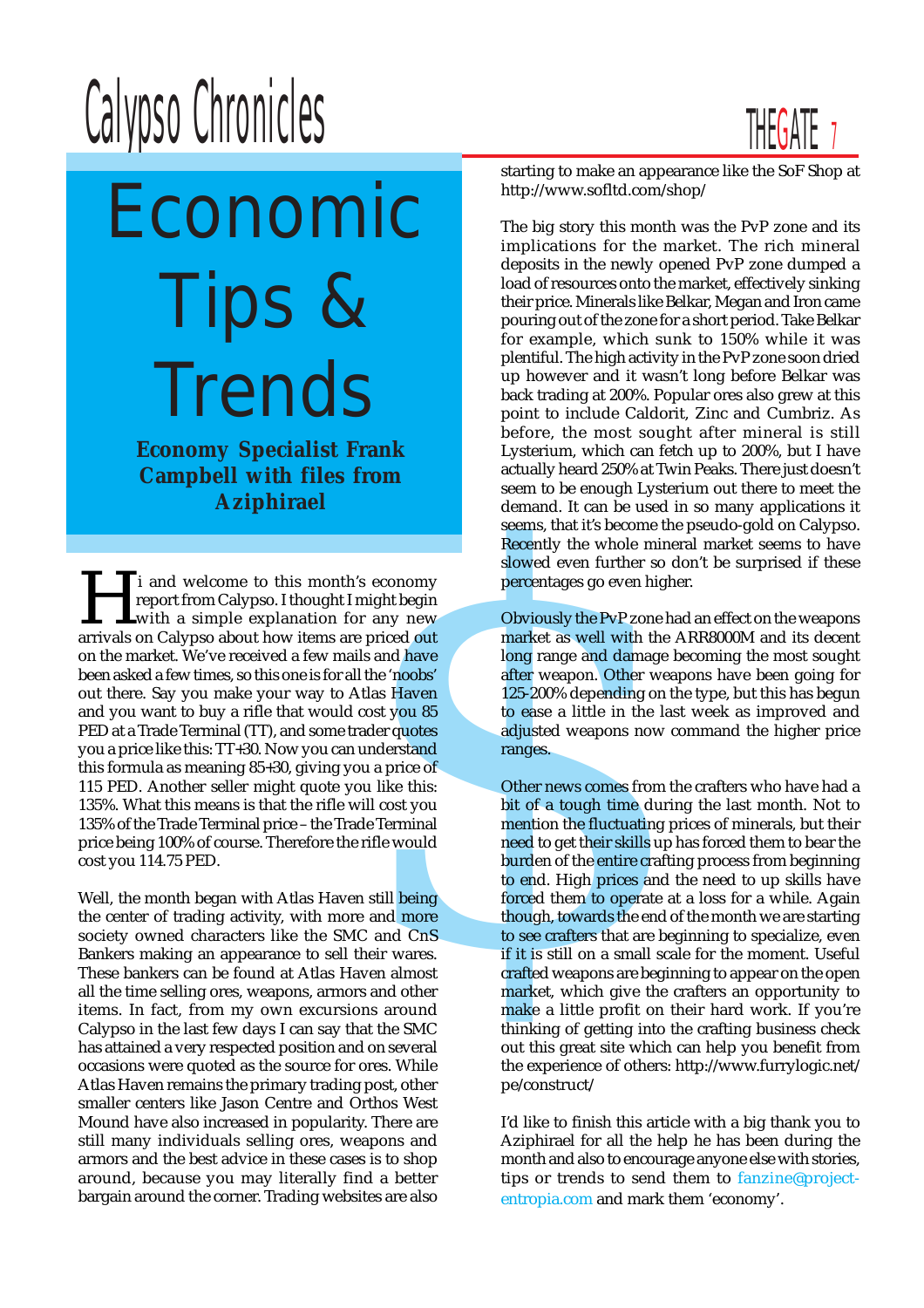

**Fort** – A strong or fortified place; usually a small fortified place, occupied only by troops, surrounded with a ditch, rampart, and parapet, or with palisades, stockades, or other means of defense; a fortification.

When we hear the word 'Fort' we instantly think of war, armies, and the soldiers who polished their guns every day getting ready for battle. If we take a leap back in time to the forts built hundreds of years ago, we discover they were built to defend, to lockout the enemy.



On Calypso, Fort Zeus was built for the same purpose. It is a safe haven from all those creatures and robots looking to take over the planet. Fort Zeus is the one and only fortified outpost located in Elysium Minor and offers all the basic supplies needed by Calypso colonists. This region is located in the far northeast of the continent and is not yet fully terraformed. To get there, I suggest that you teleport yourself to Camp Caravan and then start your hike northwards. These northern parts contain the widest spread alien landscape in Eudoria, so enjoy the uncharted territory.

The soil is very strange in Elysium Minor; it has a remarkable blue colour that also seems to affect the local plants and wildlife. It makes this part of Calypso very unique looking. The colour is the result

### **THE TRAVEL GUIDE**

**Helen Praetorius**



of natural chemicals in the earth. While exploring the area, keep your eye out for the animals that make their home nearby – the Ambulimax, the Prancer and the Plumatergus. For more information on these animals, read Creatures on Calypso in this issue of The Gate.

If you want to leave Fort Zeus, an oasis awaits you nearby. The beautiful Lake Ambrosia is located to the southeast. After a long day of walking, why not go for a swim in the lake or simply relax on the beach.



This is a very peaceful area and this is where to go when you've been longing for a break from a hard day hunting, mining or crafting. In my opinion, the best places to go are protected little enclaves in which one can hide from the rest of the people and creatures roaming the planet.

If relaxation, exploration and escape appeal to you, then this area of Calypso with its fort and beautiful lake nearby has more than enough to offer.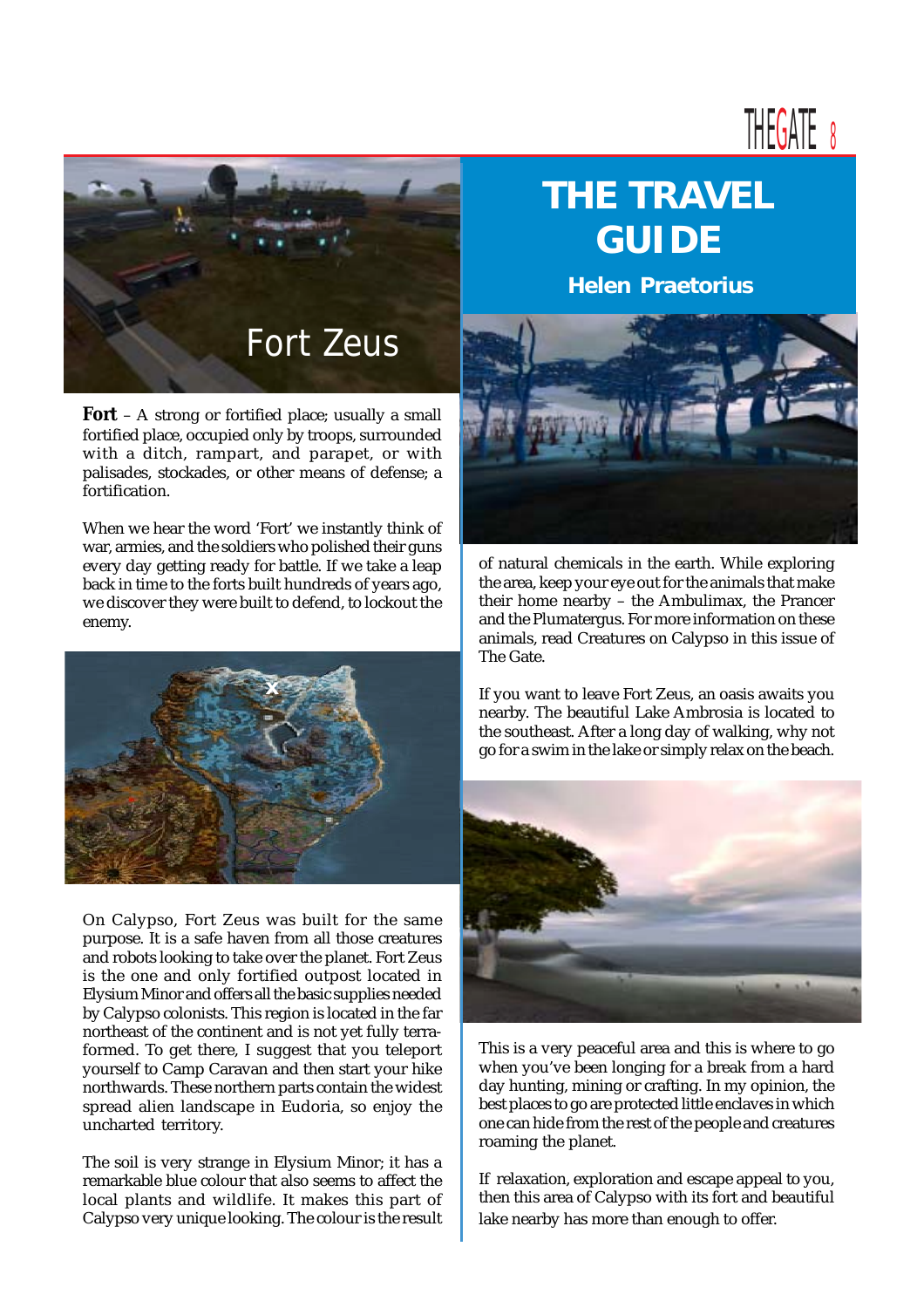#### **A Superman of an Event Organizer**

Last month in *The Gate* we previewed four events planned by Clark Akadian Kent throughout February. Well, we are proud to say they were all a success with dozens of participants at each. Here is a listing of the events and their winners. Congrats to all! Contact Akadian for your prizes.

#### **February 8 – Treasure Hunt**

Afenasis Mindbuster Draxter **February 15 – Race** Dockan Koristar Maddox **February 22 – Dress up contest** Top 3 Females Merrmaid **Trivio**  Ms Lara Top 3 Males Quetzal dekel abeles DeusExMachinima **March 1 – Trivia Contest**

Mukke and Hoard tied and are splitting the 30 PED prize. More than 55 people showed up.



And Clark Akadian Kent's events are already in the works for this month. He is busy finalizing all the details, but this is what we can tell you so far:

There will be four events held on every Saturday of the month again – the  $8<sup>th</sup>$ , the  $15<sup>th</sup>$ , the  $22<sup>nd</sup>$  and the 29th. They will all start at 17:00 UTC (18:00 MA time) in Chimera (an outpost in the NorthEast sector). According to Clark Kent, all the events will be totally original and all the prizes will be more exciting. He will post the remaining details on the Events forum board of the official PE website.

# **what's on calypso The Event Calendar**

### **Barn Targets Vets in Treasure Hunt**

Barn's last treasure hunt was aimed at newbies, now it's the vets' turn (anyone can participate). He's planned a whopper of a hunt set for Saturday March 15th, 20:00 UTC. That's 21:00 MA time, by the way. It will begin at the Crashed Ship in the South West quadrant. The prizes are a surprise, but with all the donations of societies and individual participants, they promise to be well worth your while. Barn wants to thank those who contributed to this treasure hunt:

#### **Societies**:

- -PPB
- -SMC "Mining to bring you a better future"

#### -RnR -TOBE

#### **Participants:**

- -Willis "Ezekiel" Orto
- -Dekel Abeles
- -HeadWar
- -Drakxter
- -Nlic
- -Merrmaid
- -Leafren
- -Hoard
- -Katiepoo
- -Lameth

Barn promises there will be many more hunts in the future. If you want to donate or just get in contact with him, email treasure\_huntpe@hotmail.com. Make sure to check the Events forum board for all the latest information as well.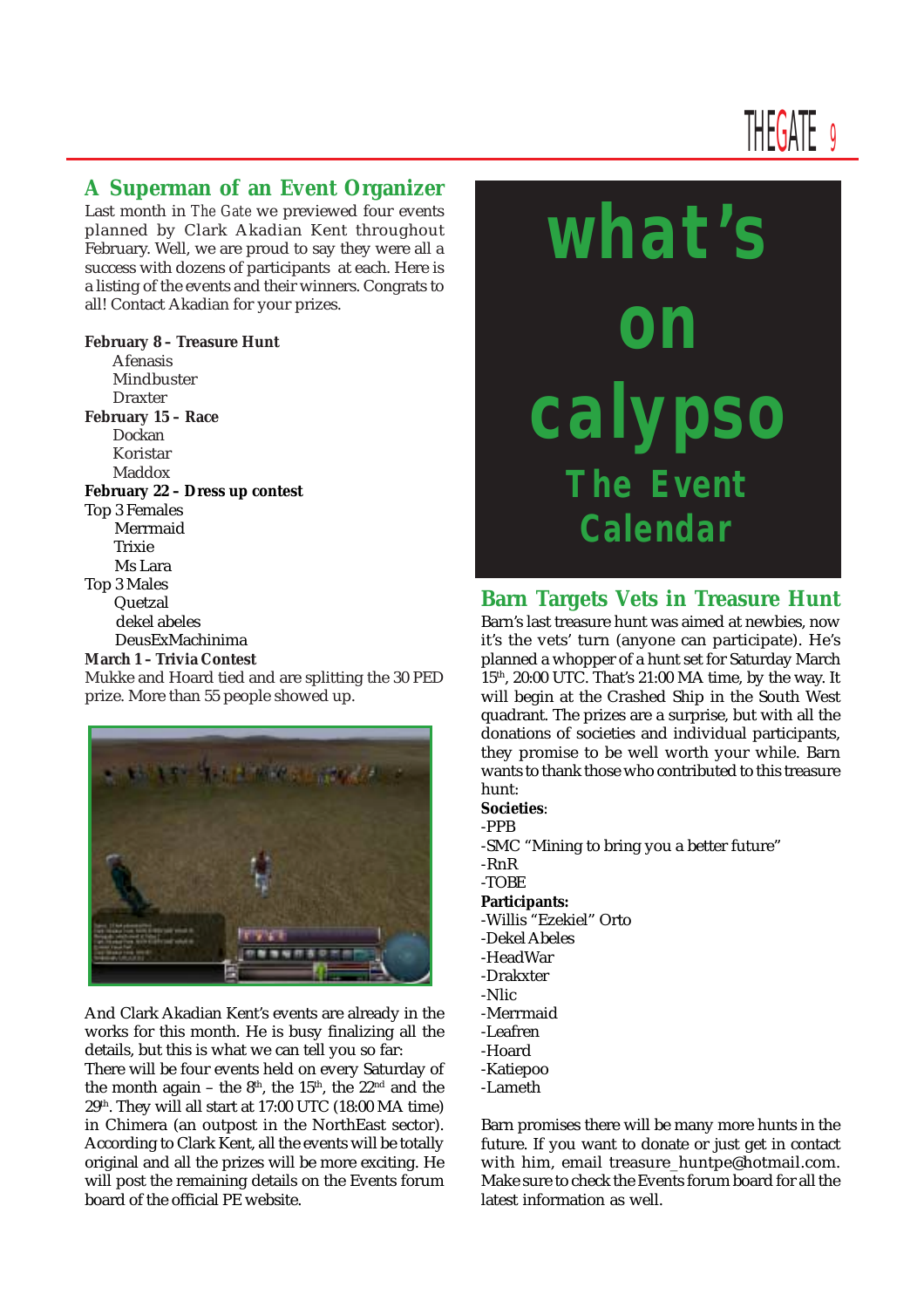### Living the Wildlife Creatures on Calypso **Stephanie Haines**

The newest creatures creeping around Calypso

#### Ambulimax



#### **Class:** Unclassified

**Info:** This is one of the stranger creatures of nature and its name refers to a walking slug. It's a rather peaceful omnivore, primarily feeding on fruits and insects as well as scavenging for cadavers.

#### **Habitat:** Varies

It's very long with only one eye and long sensitive whiskers, both on the neck and on the tail. These whiskers make up for the lack of depth perception. Its two feet are positioned in the middle of the long body.

#### Rippersnapper

#### **Class:** Fish

**Info**:This vicious fish lives in rivers where it mainly seems to prey on unwary creatures that try to swim across the river to get to the



other side. Its massive jaws are designed by nature to tear into any large prey and rip off large chunks of flesh.

#### **Habitat:** Rivers.

Thankfully the Rippersnapper doesn't occupy the whole length of the rivers it lives in. It seems to prefer the deeper parts of the rivers, probably because of its tall fins. Finding a good shallow crossing is normally the best way to avoid falling victim to this hungry fish.

Prancer **Class:** Reptilian **Info:** The Prancer, or the 'Paradise Peacock' as it's also called, is a fairly small creature



despite its long neck and sprouting feather membranes. Its bright colors are used to attract suitable mates, to scare off rivals and confuse predators.

**Habitat:** Mountainous terrain, high plains and rocky plateaus. The Prancer will most often run away if it encounters an animal larger than itself. It is cautious and often very hard to get close to but can at the same time be very persistent to show intruders that they are not welcome. During nesting it will stay close to the nest even if threatened and can at such times be dangerous to approach.

#### Plumatergus

#### **Class**:

Unclassified **Info:** Also more commonly known as t he 'Imperial Featherback', this creature is



### THEGATE 10

easily recognized when it extends its large colorful spinal membrane. When the impressive membrane is foiled back it serves as a tail to help keep the balance.

Merp



This small creature is more than able to defend itself if threatened. Despite its small size it is quite aggressive and its small horns on its forehead can be used as efficient weapons.

The sharp horns have enough force to penetrate thick hides when the critter launches its whole body forward to attack. Its horns are laced with a poison. It's related to the Turp (an omnivore with multi-range vision).

Calamusoid



**Class:** Meta Mutant **Info:**

Meta Mutants are a category of mutants distinguished by the abnormal growths on their bodies and/or extra appendages. Calamusoids (both female and males) are a savage humanoid mutant subspecies. They are equipped with abnormally long claws shaped into sharp and deadly blades.

*continued on pg.11*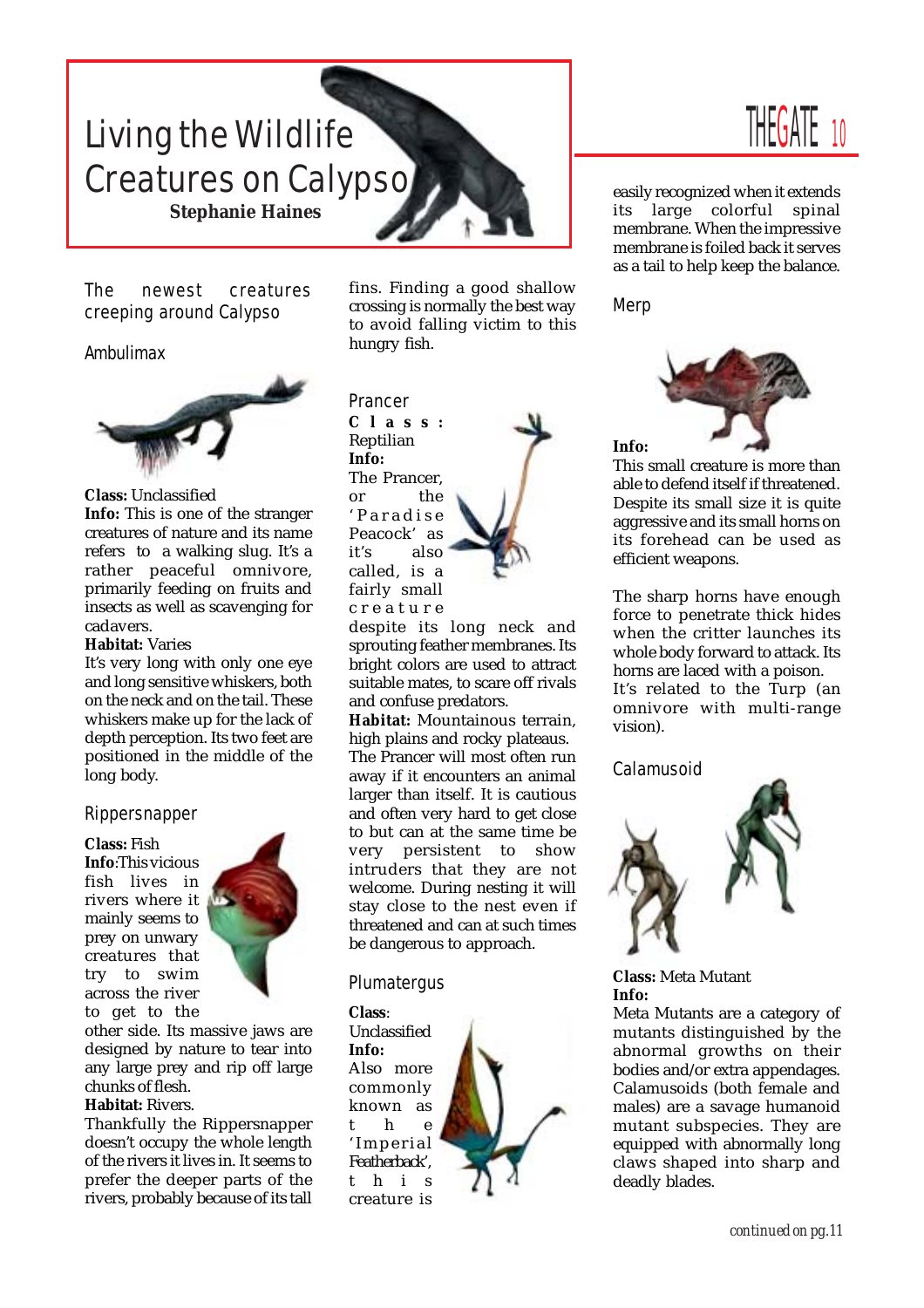## THEGATE<sub>11</sub>

The Most Vicious Creature on Calypso to date Beware! What is your guess as the most vicious creature on Calypso? It's not the Atrox, or the Atrax… It's the Araneatrox, that scary spider you all want to be sure to avoid, that is unless you're up for a real duel.

#### Araneatrox



#### **Class:** Unclassified **Info:**

This large quadruped creature has a total of eight limbs. It has the crude appearance of a spider, having four long and thin arms, each equipped with a sharp hook claw. It's a vicious predator that will catch prey with its hooks and rip it apart.

**Habitat**: Varies (so you could encounter this fierce beast anywhere you roam over Calypso)



**To Mine or Not to Mine - That is the Question**

**by Ayana SilverThorne**

hat's up with all those rods?

To find out the answer to this odd question I had to travel deep into the wilderness north east of Troy searching out two of the seemingly most addicted miners I have yet to encounter. Their names: Legion and Goshen. They had told me to meet them in this wild wilderness where the native wild life could, and did, attack for no apparent reason except for us standing there talking. So of course I asked the question that all the crafters who sit fat and over-loaded in front of their crafting machines doing nothing but hitting the buttons had asked me to ask: Is there some mystic thing, or holy condition, that these rods hold that draw such people to them, such as the miners?

Goshen seemed to relate in saying, "They kind of look like a beacon when you come running up to them, with the globe of light on top."

However Legion was more technical about them saying, "There's nothing special, they just get in my way most of the time."

So now that the mystical question has been solved, or has it, we can move on to the obsession with mining idea. Both Goshen and Legion admit to mining an average of five hours a day, and Goshen having a record marathon run of twentythree hours straight.

"Would you say mining is a type of obsession for you?" I asked.

"Well there's always the hope for the big one; that's what keeps you going through all the misses. I just hate that empty feeling you get when you drop a bomb and don't get anything. Goshen replied.

"Yes, I agree on that one, if I carry bombs with me when I go hunting I always end up with no bombs left." Legion added. "So you both hunt in your spare time?" I guess everyone has a hobby.

Goshen took on a serious look and said, "I like to be able to defend myself when a merp or larger creature comes across my path. My best day was on my birthday when I went hunting with four of my friends and I got this coat." He posed ever so proudly with it, and rightfully so. Wouldn't we all? As for hunting I noticed Legion holding a gun I hadn't seen before.

"It's a Mechel & Loch MI-35 BLP gun." He said, checking the sight and aiming for some tree in the distance. "It's a really good gun, does a lot of damage, and best of all it sounds really cool!" He admits to buying it 'cheap', and we can only imagine what amount that might have been.

"What about crafting?"

"I craft to build my skills, I typically use ore that doesn't sell for much." Goshen said.

"It's fun to craft. It does take time though. I don't quite get it. Sometimes on this planet there seems to be some kind of delay in most stuff you do." Legion added. I nodded knowing full well what he meant.

"Ok, so for the record how long have you been on the planet," a serious question, don't you think, "and what career would you say you make the most money from?"

Goshen admitted to only being on Calypso for four months and Legion to two years.

"Mining definitely!" Goshen answered.

"Mining is by far the easiest way to make money, if you know what you are doing." Legion explained.

http://katt.onlyhere.net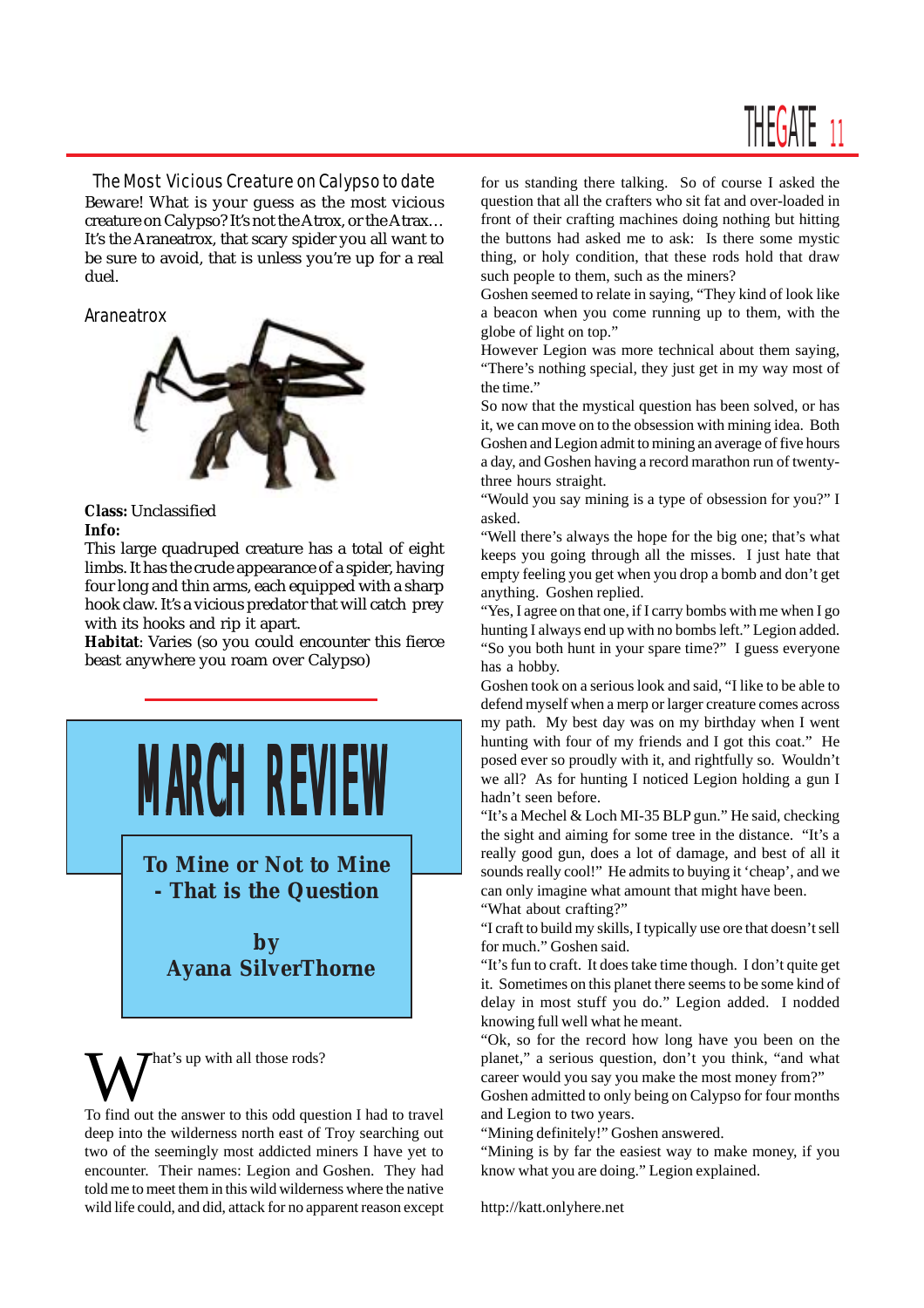

The Faction Beta's story begins on Christmas Day<br>2002, the day a company called the Main Firm,<br>based in France on Earth started to become<br>outdated. Board member Julien had earlier stumbled 2002, the day a company called the Main Firm, based in France on Earth started to become outdated. Board member Julien had earlier stumbled upon Project Entropia while surfing on the Earth Internet Network at his office. It seemed like an interesting and inviting opportunity, and so it was decided to create an annex on Project Entropia's Calypso with the purpose to exploit the new resources this planet had to offer.

The mission was entrusted to the team of Pythales, Hexawar, Lodi Dodi and Julien. Upon arrival, they

decided to base La Faction Beta in Nymphtown. The society quickly grew into its present day status of 19 members. La Faction has helped turn Nymphtown into a very popular and active city and THE place to meet native Frenchspeakers.

"The main motto for our society is 'Le Savoir est le



by a director. There are also sub-directors who step in to help the director if the section is made of subdivisions. Sounds complex. It is actually…

Julien explains how it works, "For example, we have the mining sector that supplies the ore and liquids. Then there is the crafting, which of course equips the combat sector. Another interesting factor is that everything that is found by the combat sector in addition to any surplus from others, is sold by the commercial sector." All the profits are then used to provide La Faction's employees with materials they need for work, to pay wages and to increase funds

for the society in general.

When it comes to hiring of people, La Faction Beta has an inspiring system. The hiring is based on contracts, which are different for each sector. Rank is an important factor here because the contracts determine the different ranks for the



Pouvoir' which means 'Knowledge is Power', explains Julien. That is why they are always supplying their databank, in order to always be more efficient. Their foremost goal is to become one of the biggest societies of Calypso. They want to have an active part in the economic and cultural development of the planet. Julien cautions other societies, "Don't bury our head in the sand, we aim to make money too."

La Faction believes that relations with other societies are very important, however the group holds firm in its belief to be independent. Julien calls LFB 'a multisector society trying to function in a closed circuit.'

There is not just one leader who runs La Faction Beta. They have a board of directors made up of Pythales, Hexawar, Lodi Dodi, and Julien who decide on the policy and economy of the society. Below them are different sectors – with each sector being supervised employees. A more superior rank provides one with larger supplies and wages. At present though, directors do not receive any wages.

One has to wonder if there are any specific requirements to join this society. According to Julien the first law of their Charter is, "Colonists from all horizons, without race, sex or origins distinctions are welcome in La Faction Beta." Surprisingly, there is also no requirement to be French to be a LFB member.

Julien would like to take the opportunity to thank MindArk, calling the company "our God". He invites colonists to take a look at their Social Terminal at http://lafactionbeta.com. It is all in French, however LFB hopes to have a fully translated site in the near future.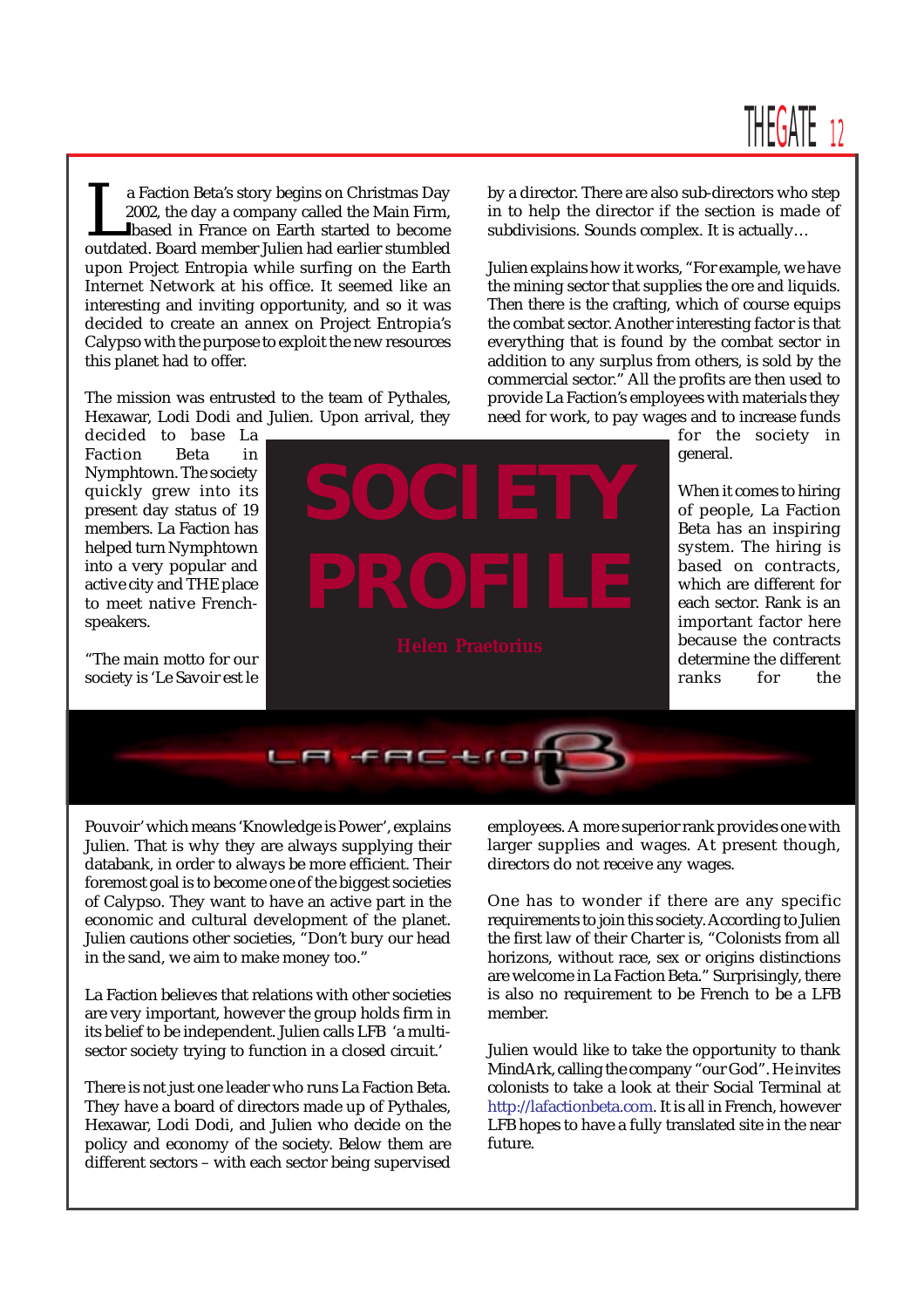For decades, underwear was strictly functional;<br>its use was simply to keep outer clothes from<br>getting too funky too fast. It wasn't until the<br>1950s, when American actors Marlon Brando and its use was simply to keep outer clothes from getting too funky too fast. It wasn't until the 1950s, when American actors Marlon Brando and James Dean made wearing T-shirts fashionable that underwear started to become outerwear (though boxers and briefs remained unseen and uncelebrated). Today, it's fashionable to make a fashion statement with your undergarments.

The freedom to wear what you want when you want is one thing that makes the experience in a virtual world unique. Where else can you go absolutely wild in your matchmaking and composition of the garments available? I don't think it would be accepted if I put on my bra and underwear and went for a stroll down to my local supermarket, but on Calypso anything goes.

#### **Boxers or Briefs?**

When I think of a boxer man, I think of someone who is laid back, relaxed and loves that sense of freedom. When I think of a brief man, I picture someone more conventional, more restricted, more body conscious. On Calypso, our designers have provided men with both choices. Today, I highlight the combo – the boxer brief – the tight-fitting, stylish boxer. They come in a variety of styles, colors and patterns giving a colonist his own distinct personality. Below we have the Zero



Legend Steel design.

#### **Style or Comfort?**

We can't forget about women when we talk about undergarments. They have long dealt with the style versus comfort dilemma. One wants to be sexy, but also not have to suffer for it. Well, on Calypso the lingerie selection again provides the best of both worlds for your avatar. This Scarlet bra and panties from Star

Satin have both been designed to ensure that you have the underwear of your dreams. It's made from stretch fibers to prevent that dreaded 'creeping up'. This model comes in a variety of sizes, styles and colors. Just make your personal pick.



#### **Fashion Statement**

What does it take to make a garment fashionable? It is quite interesting to see how our daring Calypsians dress up for special occasions; just take the spectacular fashion show held in Nymphtown on February 20<sup>th</sup>. All I have to say is wow! Maybe there will be a new trend created on Calypso now. We definitely got a chance to see a wide variety of undergarment styles and colors. A special thank you goes out to the French society La Faction Beta who organized the fashion show. People from all over Calypso gathered and the response was brilliant. Nice work!

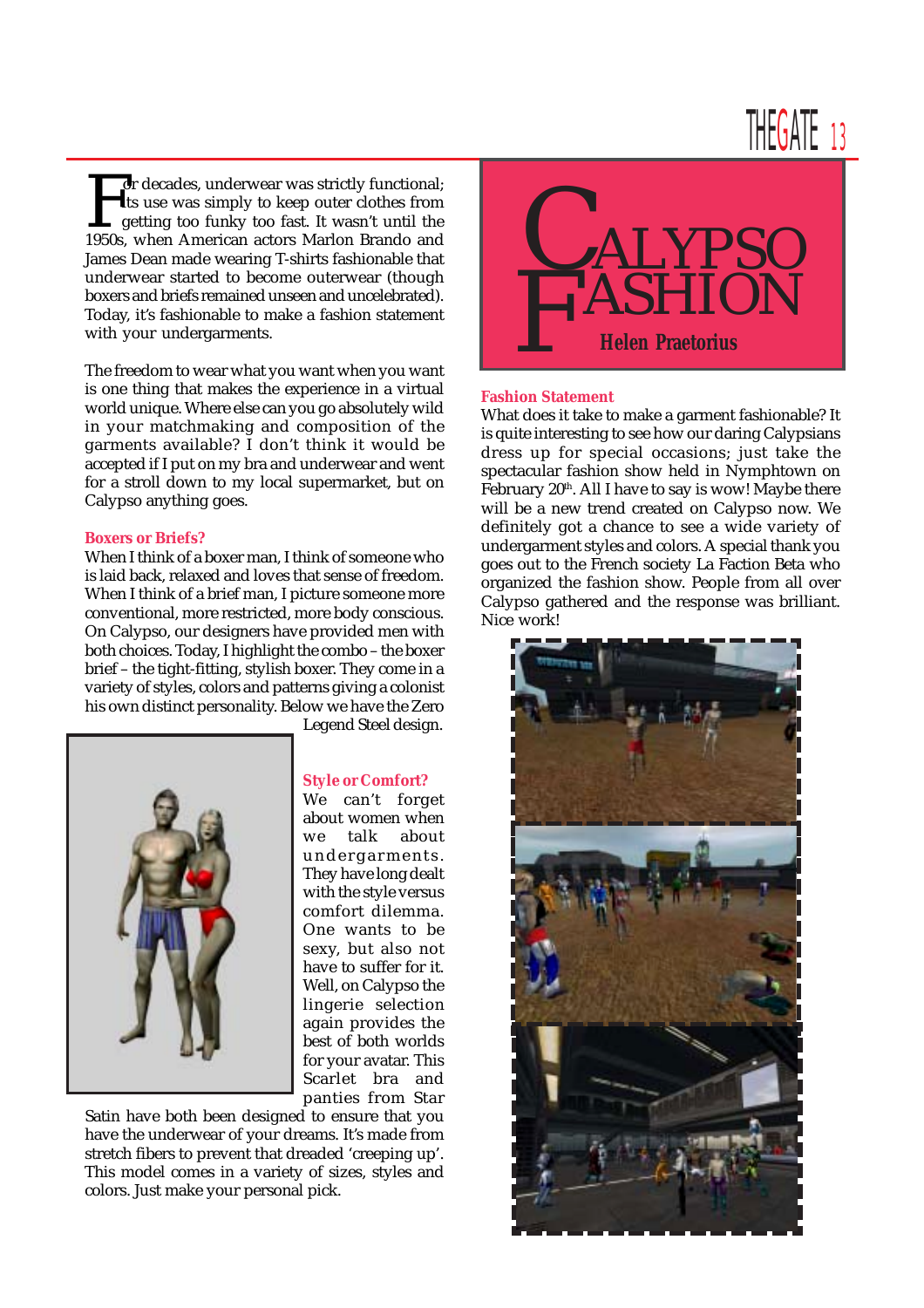# Features THEGATE 14



**The Russian population is growing at a feverish rate in Project Entropia. There are participants interested in starting up Russian IRC channels, fan sites and even translating** *The Gate***. That is why we decided to profile one of the many Russians participating in PE. Meet Mihail Ivankov.**

Mihail hails from virtual world, has been Moscow in the real world and in the Calypsian Random Destructor for the past four months. The 22 year-old keeps a day job as a webmaster at a large company in Russia's capital and he moonlights as a virtual hunter on Calypso.

"I've been in gaming projects since 1999. My first project was www.counter-strike.ru (well, I guess you know what is all about. Then – www.xaos.ru — a game industry news project. And my latest "creature" is www.cgn.ru (Console Game Network). I enjoy working at gaming projects and communicating with the audience, " says Mihail.

Evidently gaming isn't only a job for Mihail, as he has played several MMORPG's throughout the years. Project Entropia is his latest virtual experience, something he found out about through a friend who has been

around the PE community for months. And like many other Calypso colonists, it was the economy system that lured Mihail into PE. "I like the idea of the game – to purchase things for real money instead of having a monthly user 's payment…I would change the PED to dollar rate a bit though."

fan profile

**"We've already thought about writing a word to the developers about building a Russian town in the PE universe."**

Mihail is thankful his buddy helped him get his start on Calypso. "My friend lent my some PEDs while I was trying to apply for a credit card. I bought a Solomate and some ammo. I hung out here and there, familiarizing myself with the PE world, meeting people and making friends. Well, I was having fun, " Mihail explains. "When I got the credit card, the problem of guns and ammo was solved and life became much more interesting."

Mihail has gotten to know many fellow countrymen inside PE, who are all eager to get a strong Russian community going. There are a number of registered Russian societies, but Mihail says he isn't a member of one yet. He is

part of a community called New Russia, but he says it is not an official society. It was formed to communicate on the forums at the PE official website. Mihail is full of ideas and apparently has some suggestions for PE's developers. "The Russian population keeps growing every day…we've already thought about writing a word to the developers about building a Russian town in the PE universe." When asked what his one wish for PE would be, that town is it. One never knows what the future of Project Entropia holds :)

Mihail tells *The Gate* he has experienced some problems during his time roaming around Calypso, but is a patient participant who doesn't plan on going anywhere. "Unfortunately it takes much time to fix bugs and solve problems, but the game is great and I enjoy playing it." He describes his experience on Calypso as pleasant. Could be that large loot he scored one day while hunting. "After I bought an MK II I ran across the world looking for new fur and feather. By chance I ran across a Molisk Guardian. I had never seen him before. My global loot amounted up to 1000 PED. That was a pleasant surprise."

Proof to all those newbies out there that the big loots exist! Just hang in there.

#### **Stephanie Haines**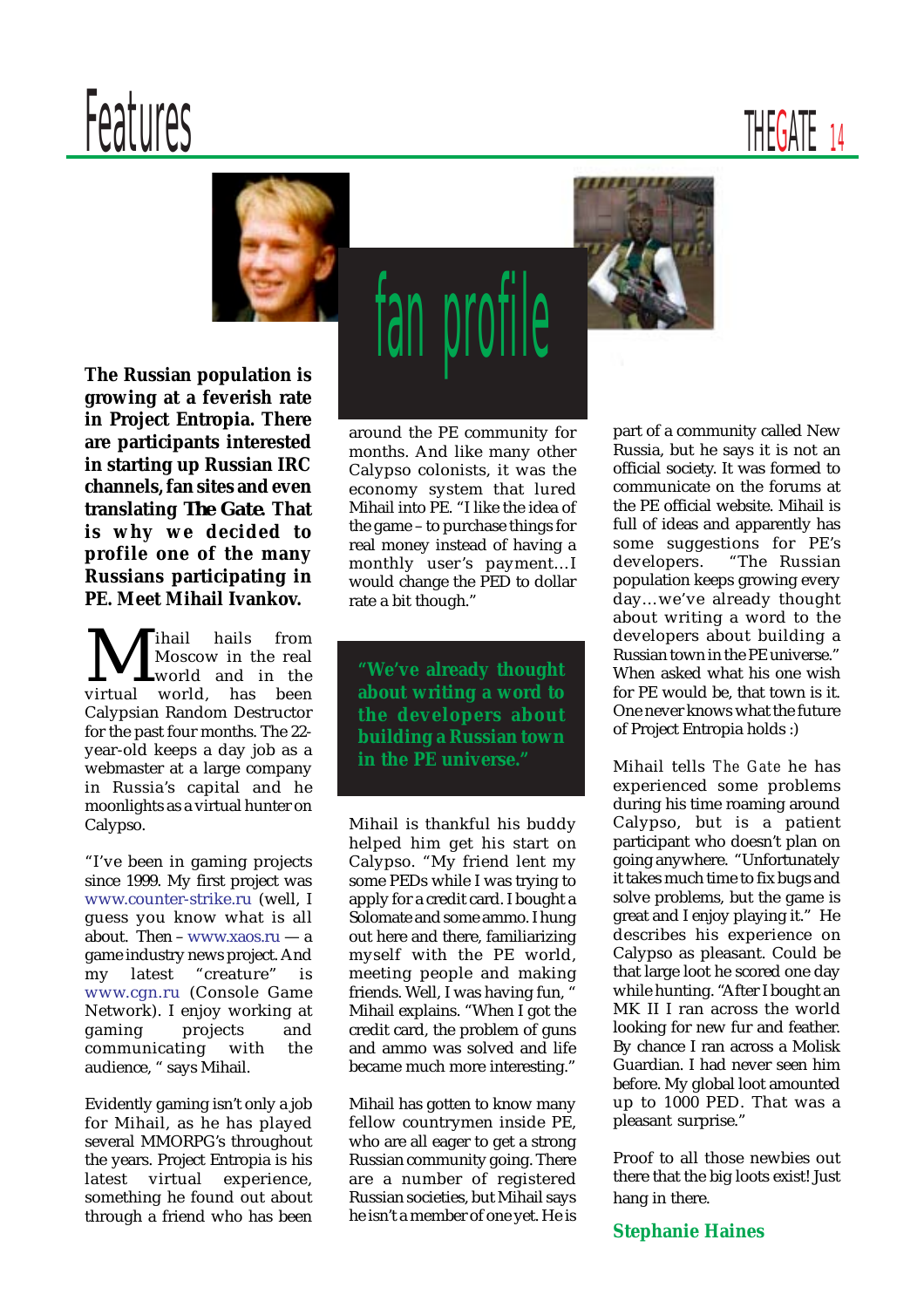

#### **19 Last Seed - Hadesheim**

Superagers & shops fill a city<br>driven by corruption, greed<br>and deception. The smog<br>helped the tall metallic **Kyscrapers & shops fill a city**  driven by corruption,greed and deception. The smog skyscrapers block out the sun so when I arrived, even though it was early morning, precious rays of light couldn't yet be seen penetrating the black abyss above Hadesheim. The hills behind couldn't shield us from the wind either.

I stepped out of the spaceship for the second time in three days, the wind gently blowing over me, and we began our trip to the excavation site already marked out two miles away to the North. It was just me and another scientist working while the others examined the Twin Peaks soil that we had collected when we were there. We would compare the samples later. The scientist was quiet and his face seemed almost in pain. With jet black hair and arctic blue eyes, he stood half a foot taller than me. He caught me staring and smiled at me. Later, on our way back we talked.



"It's funny how you can work with a person for two months and still not even know their name."

"What?" I said, coming out of an almost trance like state. "Oh yes, funny but strange. My name's Felicia, Felicia Williams. Everyone calls me Black Cat around here. I don't usually tell much about myself to others so maybe they think I'm mysterious or something. These Genova Inc. mandatory nicknames annoy me sometimes."

"Mine's Will, Will Spade. But you can call me Lameth if you like. It used to be a nickname I had back home"

As we talked, he told me about his family, how much he missed them and how he had been recruited into Genova Inc. After a while we stumbled onto a curious fact.

"What exactly does Genova Inc. do Will? We've been working for an organization that we know so little about. All we really know is that they specialize in the extraction of minerals from different planets. What is their goal? How do they make so much money out of doing this kind of work?" I asked.

"I sure as hell don't know Felicia. But what I do know is that there is a place where we can find out. We'll have to be prepared though. I have some equipment we can use."



#### **20 Last Seed**

The night's thick air shrouded me as I crept out of my building. The black night hid many secrets and I hoped that tonight one of them would be unveiled. We met outside Genova Inc. and I looked up into the midnight sky, seeing the tall building stretch far into the black clouds.

"Well this is it," I said to him, taking in the awe of the moment. "I'm not sure I'm completely ready to do this but I know I can't back out now."



Lameth told me it was going to be okay. I couldn't help feel like Genova Inc. already knew what we were about to do and as I looked around us for one final time, I saw the night clouding all but the tall skyscrapers which were lit up by the beautiful red moon.

Genova headquarters was closed because it was so late, and the building had the best security system in Hadesheim. I wondered how we would get in but didn't say anything. It turns out that Lameth had stolen an Upper Level Key Card so we could get in. We crept through the building, and came to the teleporter that we programmed to take us to the highest floor.

"Be careful now Felicia. The top level is where they have a vault containing all the important files, so you can be sure that they'll guard it well. Here take these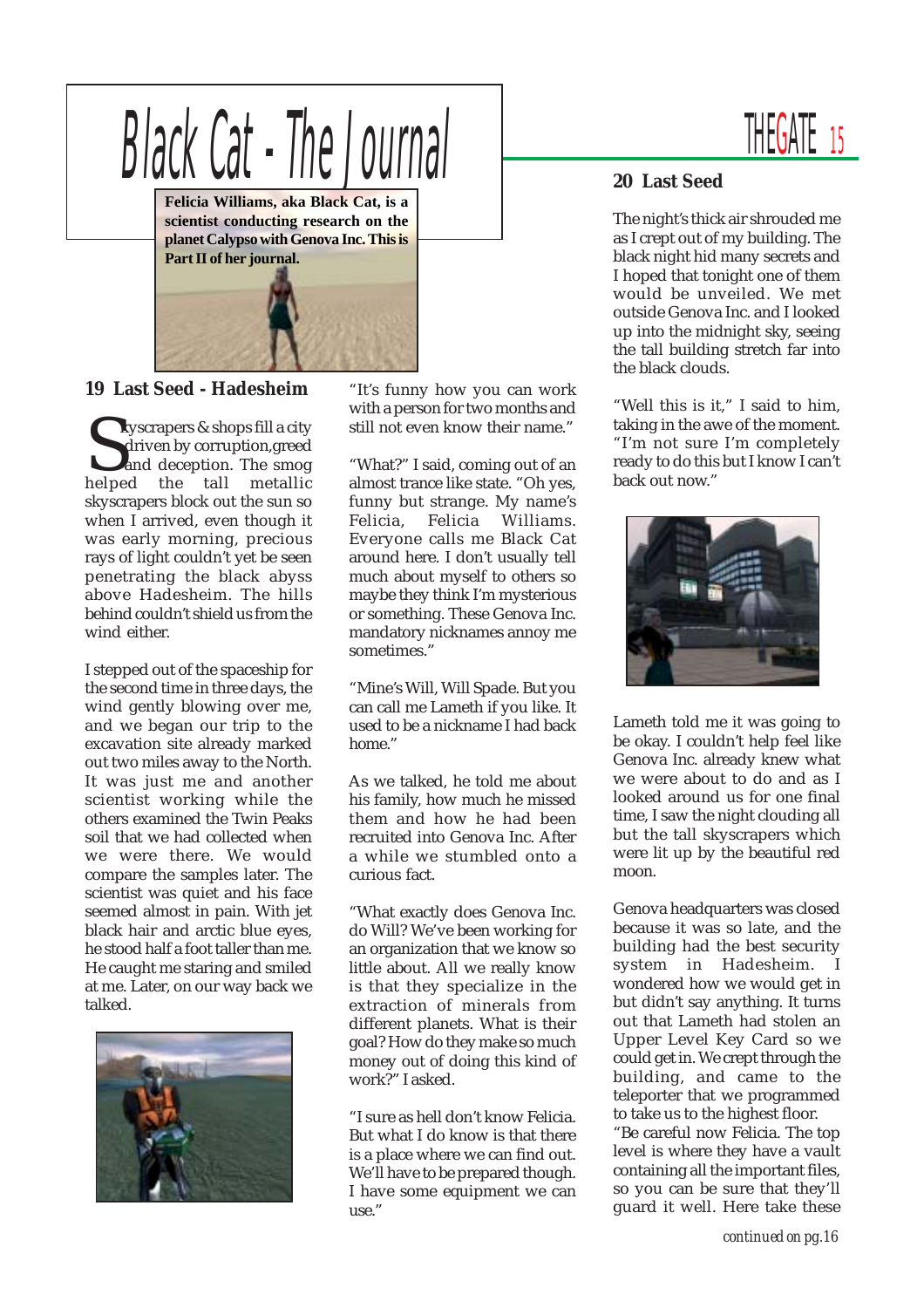

things." He gave me a black catsuit that had been designed by one of Genova's Inc's rivals, PPB, to increase natural dexterity and make one a lot more flexible. I had seen it before in its design stages but I knew that it was expensive. He gave me some laser sensing goggles as well.

"How do you know so much about...well this?" I said to him holding the goggles up before I put them on.

"Let's just say I know Genova's security. I worked with their team for training a while back," he replied, oddly not even uncomfortable. The adrenaline pumped through me as we spoke.

"I'll just change into this," I said to him, referring to the catsuit. "Would you mind turning around?"

"Oh sorry," he coughed with a slight smirk.

After I had changed, we went through the teleporter and once we had arrived to the highest floor we stayed still and surveyed the area.

"Do you see the lasers?" Lameth asked me. "I'm going to spray some liquid which will temporarily disable them. It will only last a few minutes so we have to be quick."

He sprayed the liquid that blocked out the lasers almost instantaneously and he crept forward telling me to follow close behind. We approached the vault door - it was thick Calypsian Laponion, two times as strong as Titanium. He told me to take a step back and sprayed the door. Within seconds it froze and he smashed it with his hand, easily. I recognized the liquid he sprayed - I had seen it being

tested out - it was Liquid Nitrogen mixed with a special blend of sulphuric acid that made it lethal to metal. I couldn't believe that I had never thought about why Genova Inc. needed all these things because they're only an intergalatic mining corporation, but these are the materials of a spy's arsenal.

We looked around the vault; it was practically empty which would save us time skimming through the files. We quickly grabbed the files and ran. Lameth led and I followed. I was practically through the lasers when they suddenly reactivated. The alarm siren blasted through the Genova Inc. Headquarters and out into the coldness of Hadesheim.

"Run!" he shouted. "Take the files and meet me where we were going to go anyway. I'll stay here and divert the attention away from you."

"I can't leave you here. We can make it out together!" I screamed at him.

"Go Felicia, go!" Lameth yelled back.

I looked at him and then ran as fast I could. The catsuit made me run like the wind but I couldn't help thinking about him. I didn't even have time to say goodbye. I got to the teleporter and when I was down at the bottom level I heard an explosion at the top. I surveyed the area, seeing nothing and ran through the doors.

Now as I write this I am sitting on a bench staring up, looking at the beautiful Calypsian moon, Artemis. I barely knew him but he didn't deserve this. He was just trying to help. My head tells me he is gone but my heart hopes that he remains.

#### **21 Last Seed**



9am - Nine hours have passed now and as I wait for him, I wonder if he will ever come. My thoughts are clouded with doubt. I've been reading the files and while most aren't important, there is a strange transaction receipt that has been weighing on my mind. It's a sum of 30,000 PED to a P.E.T.P. I have yet to find what the initials stand for but the money is what is unusual. Genova Inc. is one of the richest companies I know and 30,000 PED isn't anything to them so why would they keep the receipt along with a letter in a vault guarded by lasers? It seems that P.E.T.P has some sort of control of Genova Inc. Maybe it's blackmail!

It's going to be a long day but I'll wait here as long as the sun still remains in the sky.

#### **Read what happens to Lameth next time in Black Cat - The Journal.**

*I'd just like to thank the following people: The-Fool Lameth The-Fan Neverdie Phoenix Nef*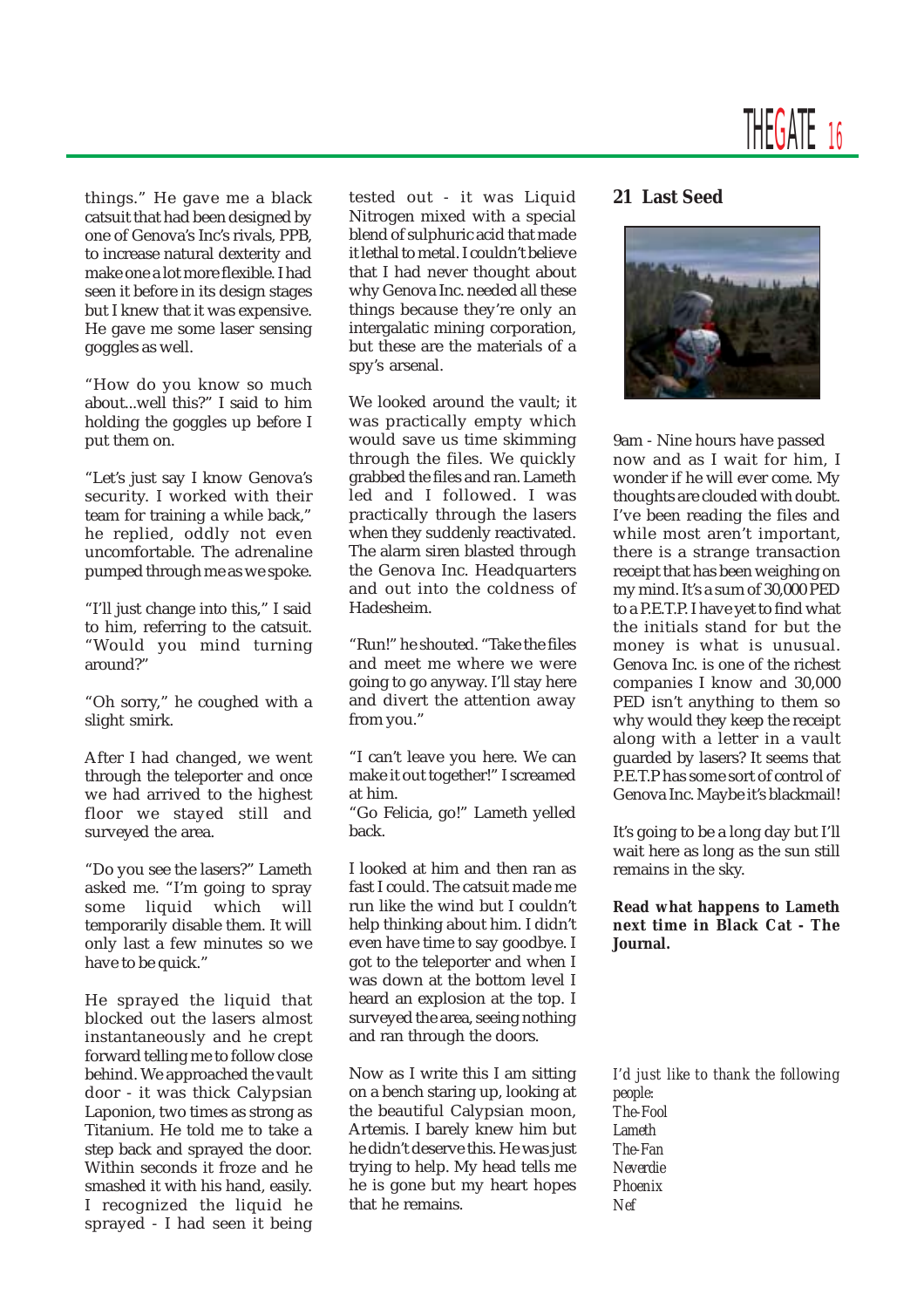**THEGATE 17** 

### **caption contest**



### **'Just Married'**

Congratulations to Pelleas, the winner of our Gold edition's caption contest. His prize: a Seizzt Laser Sight 2000L. Thanks to all of you who sent in your witty captions.



Calypso colonist Goku sent us a great screenshot for our March caption contest. He tells us it took him two hours to get on top of that Tantardion. Keep those clever captions coming folks. Send them to fanzine@projectentropia.com. This month's winner will take home a beginner's hunting kit with weapon and ammo included.

### **MARCH CONTEST**



**This bag of PED could be yours! We've extended our February writing contest and made the prize more worth your while. Tell us your financial success story. The top three winners will receive 30 PED EACH to spend freely on Calypso! Write to us at fanzine @project-entropia.com**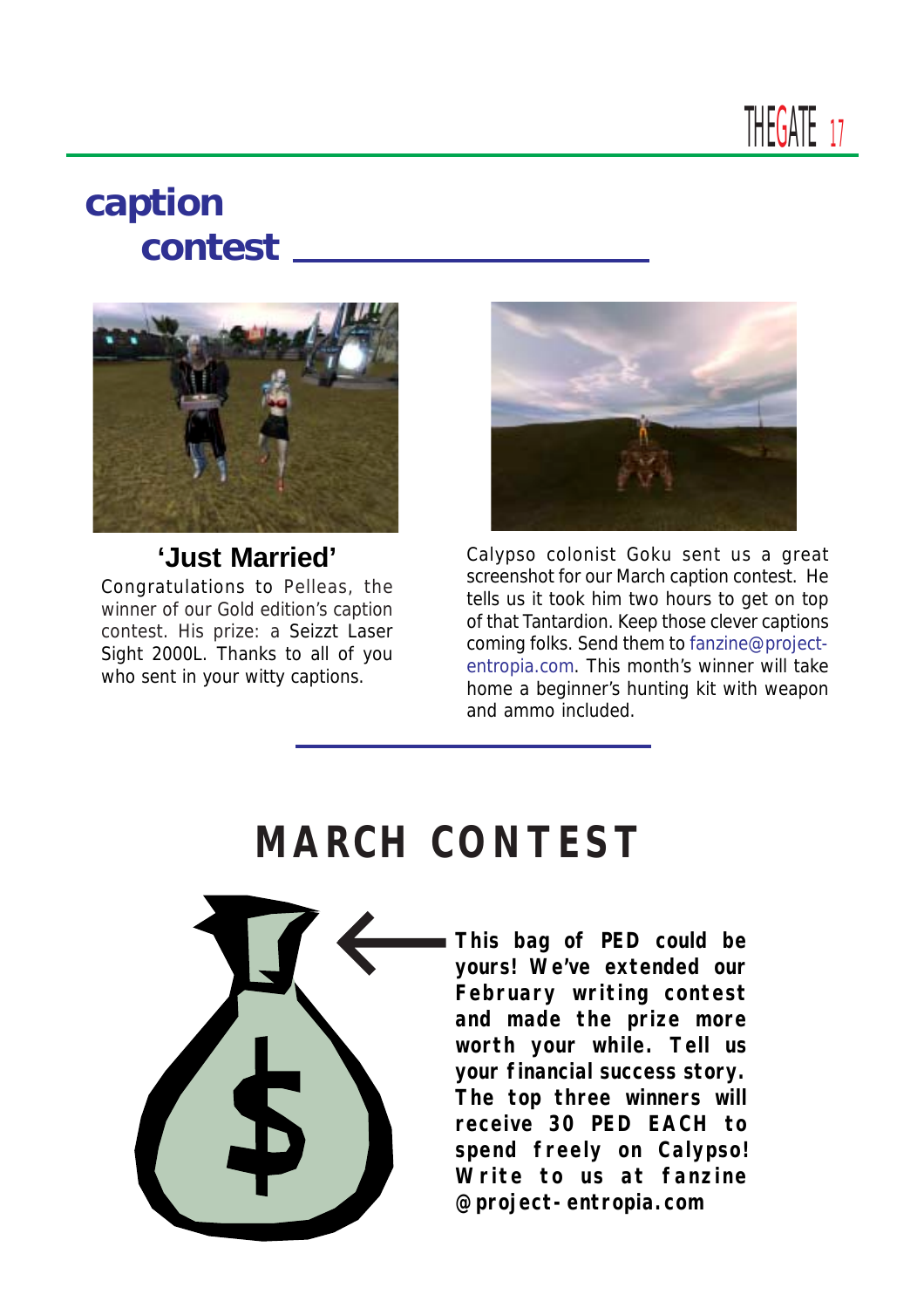

# *Ask Bertha 'Bot*

Greetings Bertha Bot,

Will you be making an appearance in the PVP zone? Sincerely, MegAtomic

#### Dear MegAtomic,

My creator programmed my circuits with a selfpreservation mechanism that advises me not to enter the PvP zone for fear of being destroyed, dismanted, and sold at Atlas Haven! Bertha

**Whether you're an established colonist or you've just arrived, and you've got something on your mind, just ask Bertha 'Bot. Write to her at: fanzine@project-entropia.com**

# CALYPSO COMIC **Fredrik Andersson**